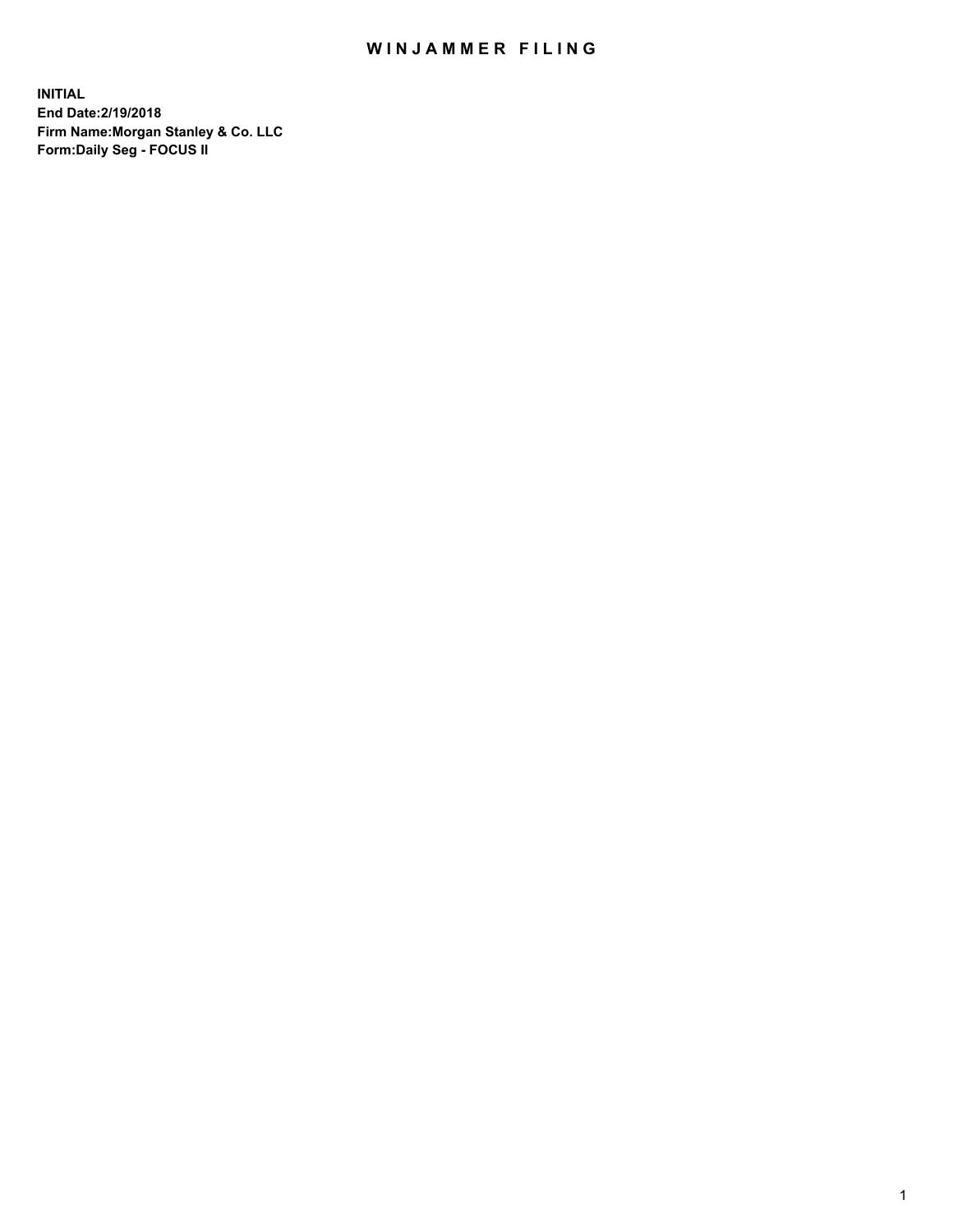#### **INITIAL End Date:2/19/2018 Firm Name:Morgan Stanley & Co. LLC Form:Daily Seg - FOCUS II Daily Segregation - Cover Page**

| Name of Company                                                                   | Morgan Stanley & Co. LLC     |
|-----------------------------------------------------------------------------------|------------------------------|
| <b>Contact Name</b>                                                               | Ikram Shah                   |
| <b>Contact Phone Number</b>                                                       | 212-276-0963                 |
| <b>Contact Email Address</b>                                                      | lkram.shah@morganstanley.com |
| FCM's Customer Segregated Funds Residual Interest Target (choose one):            |                              |
| a. Minimum dollar amount: ; or                                                    | 331,000,000                  |
| b. Minimum percentage of customer segregated funds required:%; or                 |                              |
| c. Dollar amount range between: and; or                                           | 00                           |
| d. Percentage range of customer segregated funds required between: % and %.       | 0 <sub>0</sub>               |
|                                                                                   |                              |
| FCM's Customer Secured Amount Funds Residual Interest Target (choose one):        |                              |
| a. Minimum dollar amount: ; or                                                    | 140,000,000                  |
| b. Minimum percentage of customer secured funds required:%; or                    |                              |
| c. Dollar amount range between: and; or                                           | 00                           |
| d. Percentage range of customer secured funds required between: % and %.          | 0 <sub>0</sub>               |
|                                                                                   |                              |
| FCM's Cleared Swaps Customer Collateral Residual Interest Target (choose one):    |                              |
| a. Minimum dollar amount: ; or                                                    | 92,000,000                   |
| b. Minimum percentage of cleared swaps customer collateral required:% ; or        | <u>0</u>                     |
| c. Dollar amount range between: and; or                                           | <u>00</u>                    |
| d. Percentage range of cleared swaps customer collateral required between:% and%. | 00                           |

Attach supporting documents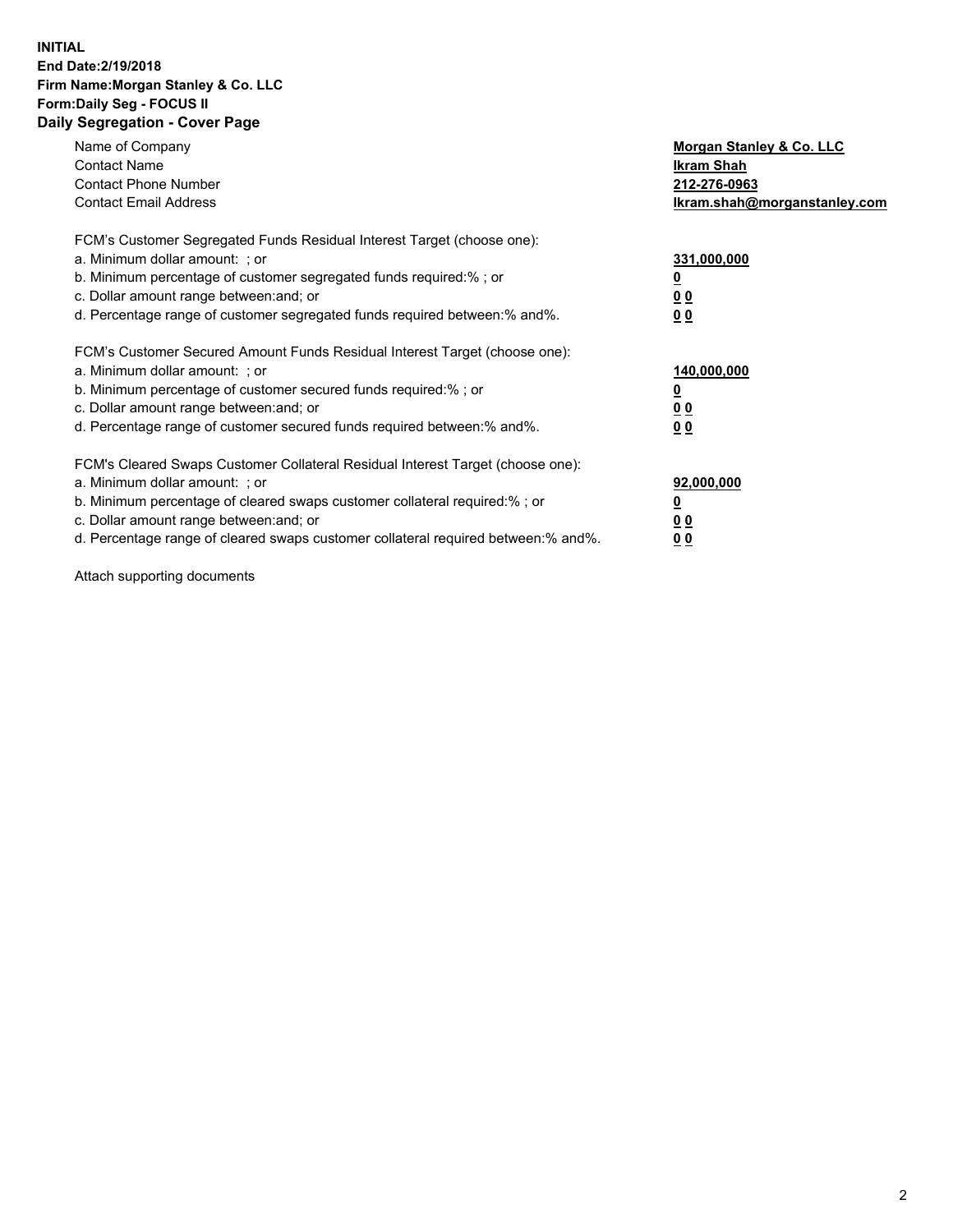## **INITIAL End Date:2/19/2018 Firm Name:Morgan Stanley & Co. LLC Form:Daily Seg - FOCUS II**

### **Daily Segregation - Secured Amounts**

|                | Dany Ocgi cyation - Occurea Aniounts                                                                       |                                  |
|----------------|------------------------------------------------------------------------------------------------------------|----------------------------------|
|                | Foreign Futures and Foreign Options Secured Amounts                                                        |                                  |
|                | Amount required to be set aside pursuant to law, rule or regulation of a foreign                           | $0$ [7305]                       |
|                | government or a rule of a self-regulatory organization authorized thereunder                               |                                  |
| 1.             | Net ledger balance - Foreign Futures and Foreign Option Trading - All Customers                            |                                  |
|                | A. Cash                                                                                                    | 3,495,339,955 [7315]             |
|                | B. Securities (at market)                                                                                  | 1,764,906,350 [7317]             |
| 2.             | Net unrealized profit (loss) in open futures contracts traded on a foreign board of trade                  | 322,127,766 [7325]               |
| 3.             | Exchange traded options                                                                                    |                                  |
|                | a. Market value of open option contracts purchased on a foreign board of trade                             | 25,481,112 [7335]                |
|                | b. Market value of open contracts granted (sold) on a foreign board of trade                               | -21,612,251 [7337]               |
| 4.             | Net equity (deficit) (add lines 1.2. and 3.)                                                               | 5,586,242,932 [7345]             |
| 5.             | Account liquidating to a deficit and account with a debit balances - gross amount                          | 17,923,351 [7351]                |
|                | Less: amount offset by customer owned securities                                                           | -16,543,275 [7352] 1,380,076     |
|                |                                                                                                            | [7354]                           |
| 6.             | Amount required to be set aside as the secured amount - Net Liquidating Equity                             | 5,587,623,008 [7355]             |
|                | Method (add lines 4 and 5)                                                                                 |                                  |
| 7.             | Greater of amount required to be set aside pursuant to foreign jurisdiction (above) or line                | 5,587,623,008 [7360]             |
|                | 6.                                                                                                         |                                  |
|                | FUNDS DEPOSITED IN SEPARATE REGULATION 30.7 ACCOUNTS                                                       |                                  |
| $\mathbf{1}$ . | Cash in banks                                                                                              |                                  |
|                | A. Banks located in the United States                                                                      | 453,562,735 [7500]               |
|                | B. Other banks qualified under Regulation 30.7                                                             | 675,573,341 [7520] 1,129,136,076 |
|                |                                                                                                            | [7530]                           |
| 2.             | Securities                                                                                                 |                                  |
|                | A. In safekeeping with banks located in the United States                                                  | 309, 303, 746 [7540]             |
|                | B. In safekeeping with other banks qualified under Regulation 30.7                                         | 0 [7560] 309,303,746 [7570]      |
| 3.             | Equities with registered futures commission merchants                                                      |                                  |
|                | A. Cash                                                                                                    | 7,509,294 [7580]                 |
|                | <b>B.</b> Securities                                                                                       | $0$ [7590]                       |
|                | C. Unrealized gain (loss) on open futures contracts                                                        | $-1,223,804$ [7600]              |
|                | D. Value of long option contracts                                                                          | $0$ [7610]                       |
|                | E. Value of short option contracts                                                                         | 0 [7615] 6,285,490 [7620]        |
| 4.             | Amounts held by clearing organizations of foreign boards of trade                                          |                                  |
|                | A. Cash                                                                                                    | $0$ [7640]                       |
|                | <b>B.</b> Securities                                                                                       | $0$ [7650]                       |
|                | C. Amount due to (from) clearing organization - daily variation                                            | $0$ [7660]                       |
|                | D. Value of long option contracts                                                                          | 0 [7670]                         |
|                | E. Value of short option contracts                                                                         | 0 [7675] 0 [7680]                |
| 5.             | Amounts held by members of foreign boards of trade                                                         |                                  |
|                | A. Cash                                                                                                    | 2,550,727,282 [7700]             |
|                | <b>B.</b> Securities                                                                                       | 1,455,602,604 [7710]             |
|                | C. Unrealized gain (loss) on open futures contracts                                                        | 323,351,569 [7720]               |
|                | D. Value of long option contracts                                                                          | <b>25,481,112</b> [7730]         |
|                | E. Value of short option contracts                                                                         | -21,612,251 [7735] 4,333,550,316 |
|                |                                                                                                            | [7740]                           |
| 6.             | Amounts with other depositories designated by a foreign board of trade                                     | $0$ [7760]                       |
| 7.             | Segregated funds on hand                                                                                   | $0$ [7765]                       |
| 8.             | Total funds in separate section 30.7 accounts                                                              | 5,778,275,628 [7770]             |
| 9.             | Excess (deficiency) Set Aside for Secured Amount (subtract line 7 Secured Statement<br>Page 1 from Line 8) | 190,652,620 [7380]               |
| 10.            | Management Target Amount for Excess funds in separate section 30.7 accounts                                | 140,000,000 [7780]               |
| 11.            | Excess (deficiency) funds in separate 30.7 accounts over (under) Management Target                         | 50,652,620 [7785]                |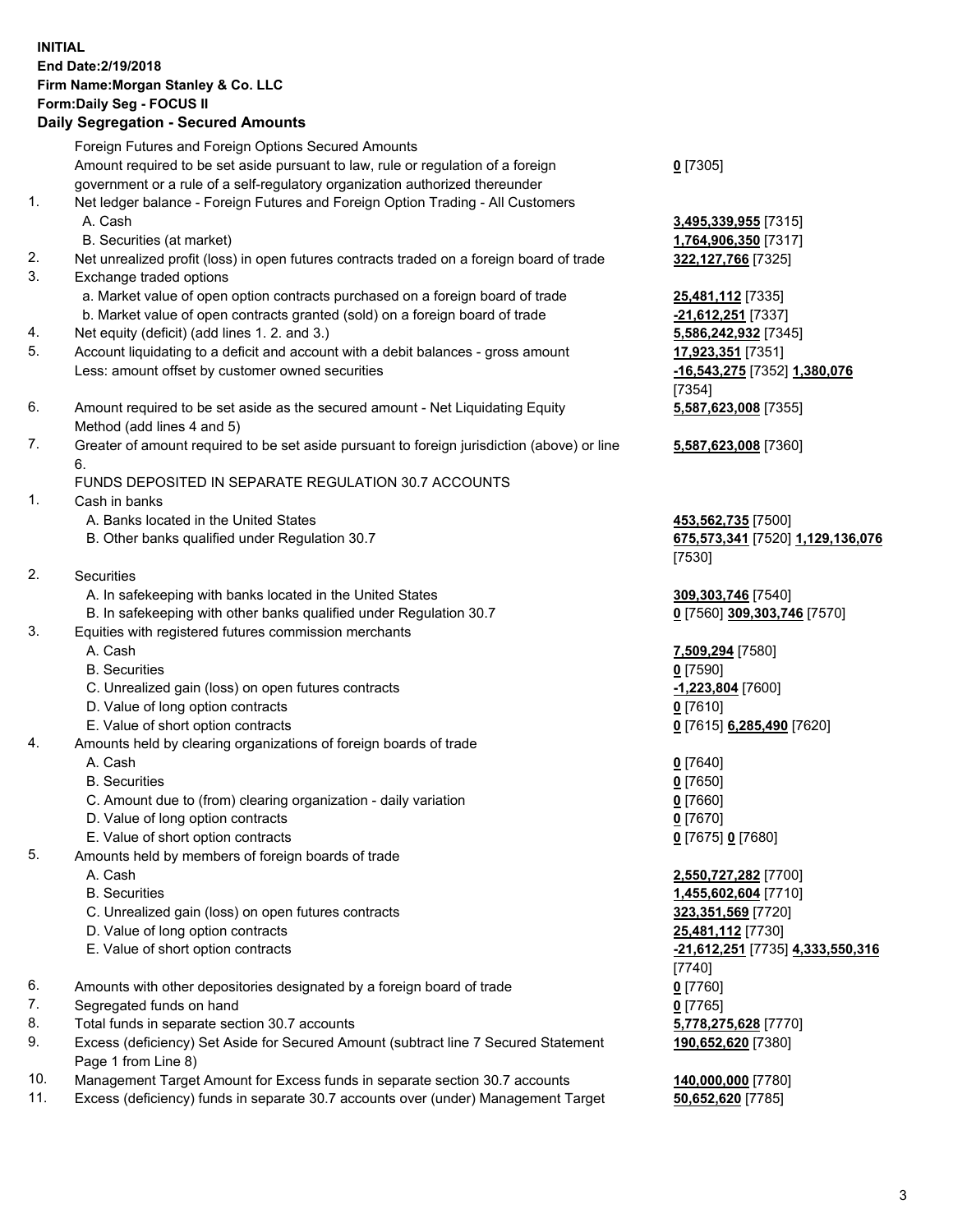## **INITIAL End Date:2/19/2018 Firm Name:Morgan Stanley & Co. LLC Form:Daily Seg - FOCUS II**

# **Daily Segregation - Segregation Statement**

|     | SEGREGATION REQUIREMENTS(Section 4d(2) of the CEAct)                                           |                                          |
|-----|------------------------------------------------------------------------------------------------|------------------------------------------|
| 1.  | Net ledger balance                                                                             |                                          |
|     | A. Cash                                                                                        | 10,791,883,049 [7010]                    |
|     | B. Securities (at market)                                                                      | 5,400,630,116 [7020]                     |
| 2.  | Net unrealized profit (loss) in open futures contracts traded on a contract market             | 418,742,542 [7030]                       |
| 3.  | Exchange traded options                                                                        |                                          |
|     | A. Add market value of open option contracts purchased on a contract market                    | 477, 121, 671 [7032]                     |
|     | B. Deduct market value of open option contracts granted (sold) on a contract market            | -728,143,621 [7033]                      |
| 4.  | Net equity (deficit) (add lines 1, 2 and 3)                                                    | 15,522,748,673 [7040]                    |
| 5.  | Accounts liquidating to a deficit and accounts with                                            |                                          |
|     | debit balances - gross amount                                                                  | 372,184,838 [7045]                       |
|     | Less: amount offset by customer securities                                                     | -311,223,158 [7047] 60,961,680<br>[7050] |
| 6.  | Amount required to be segregated (add lines 4 and 5)                                           | 15,583,710,353 [7060]                    |
|     | FUNDS IN SEGREGATED ACCOUNTS                                                                   |                                          |
| 7.  | Deposited in segregated funds bank accounts                                                    |                                          |
|     | A. Cash                                                                                        | 4,622,513,315 [7070]                     |
|     | B. Securities representing investments of customers' funds (at market)                         | $0$ [7080]                               |
|     | C. Securities held for particular customers or option customers in lieu of cash (at            | 1,146,167,540 [7090]                     |
|     | market)                                                                                        |                                          |
| 8.  | Margins on deposit with derivatives clearing organizations of contract markets                 |                                          |
|     | A. Cash                                                                                        | 6,306,717,360 [7100]                     |
|     | B. Securities representing investments of customers' funds (at market)                         | $0$ [7110]                               |
|     | C. Securities held for particular customers or option customers in lieu of cash (at<br>market) | 4,254,462,576 [7120]                     |
| 9.  | Net settlement from (to) derivatives clearing organizations of contract markets                | -116,496,067 [7130]                      |
| 10. | Exchange traded options                                                                        |                                          |
|     | A. Value of open long option contracts                                                         | 477,121,671 [7132]                       |
|     | B. Value of open short option contracts                                                        | -728,143,621 [7133]                      |
| 11. | Net equities with other FCMs                                                                   |                                          |
|     | A. Net liquidating equity                                                                      | 3,061,606 [7140]                         |
|     | B. Securities representing investments of customers' funds (at market)                         | $0$ [7160]                               |
|     | C. Securities held for particular customers or option customers in lieu of cash (at<br>market) | $0$ [7170]                               |
| 12. | Segregated funds on hand                                                                       | $0$ [7150]                               |
| 13. | Total amount in segregation (add lines 7 through 12)                                           | 15,965,404,380 [7180]                    |
| 14. | Excess (deficiency) funds in segregation (subtract line 6 from line 13)                        | 381,694,027 [7190]                       |
| 15. | Management Target Amount for Excess funds in segregation                                       | 331,000,000 [7194]                       |
| 16. | Excess (deficiency) funds in segregation over (under) Management Target Amount                 | 50,694,027 [7198]                        |

16. Excess (deficiency) funds in segregation over (under) Management Target Amount Excess